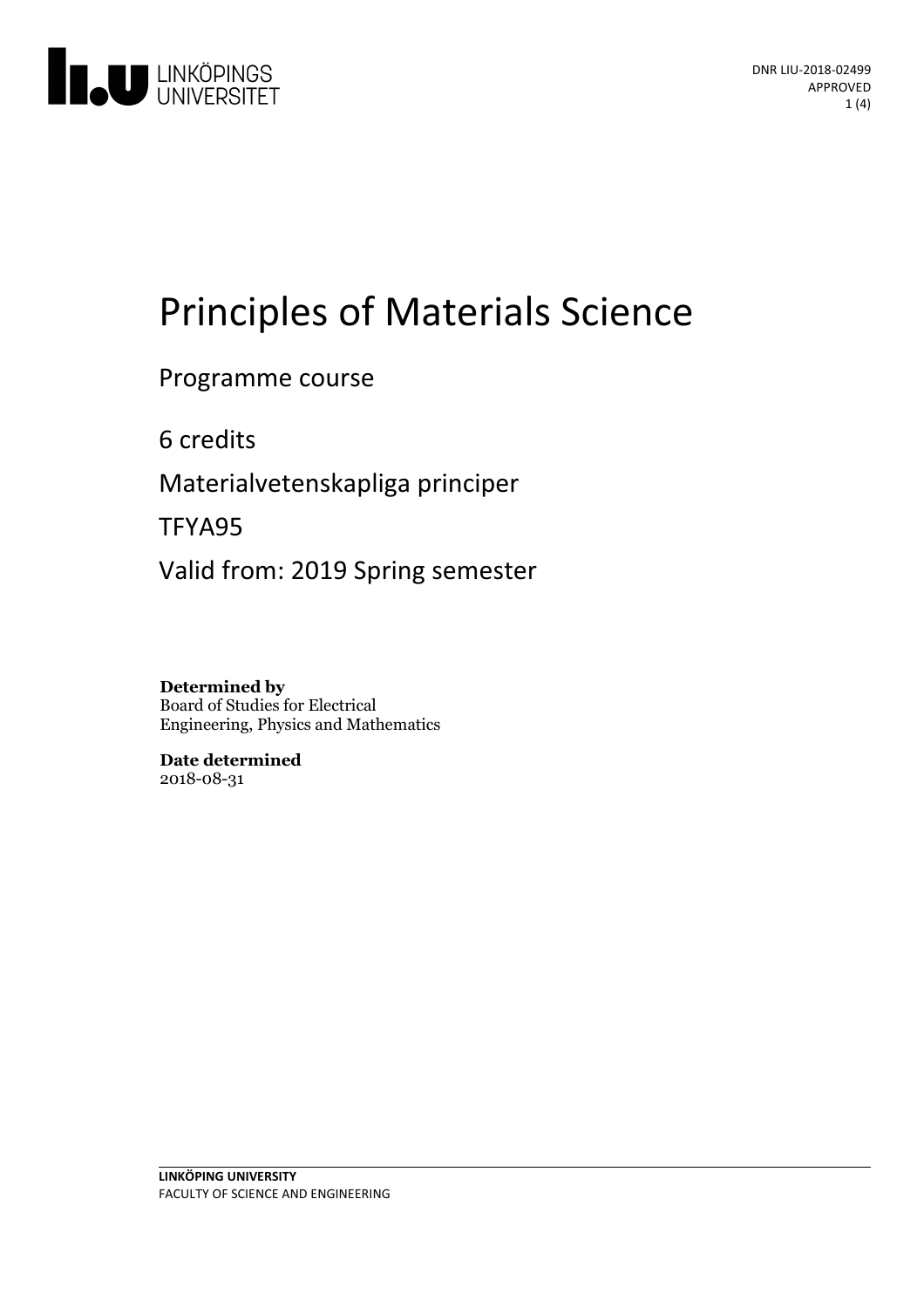# Main field of study

Applied Physics, Physics

Course level

Second cycle

#### Advancement level

A1X

## Course offered for

- Master's Programme in Physics and Nanoscience
- Master's Programme in Materials Science and Nanotechnology
- Mechanical Engineering, M Sc in Engineering
- $\bullet$  Applied Physics and Electrical Engineering,  $\check{M}$  Sc in Engineering
- Applied Physics and Electrical Engineering International, M Sc in Engineering

# Entry requirements

Note: Admission requirements for non-programme students usually also include admission requirements for the programme and threshold requirements for progression within the programme, or corresponding.

# **Prerequisites**

Calculus in one and several variables, linear algebra, and mechanics.

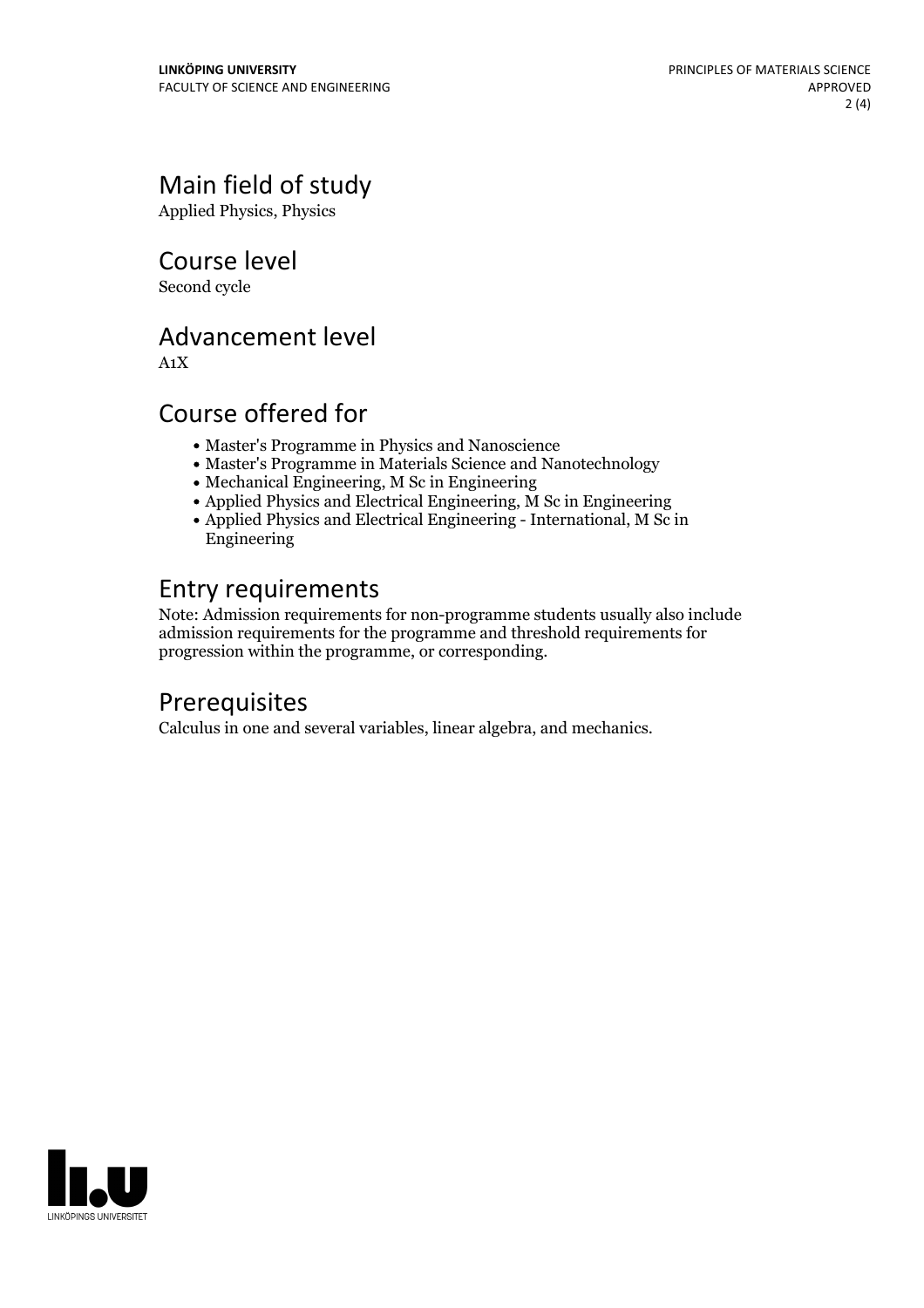# Intended learning outcomes

Materials science is a fusion of multidisciplinary theories and approaches since 1980s, and covers a wide range of scientific and engineering aspects. The primary goal of this course is to provide students a knowledge foundation of the quantum theory, solid-state chemistry, thermodynamics and kinetics, with the relevant mathematical tools and many application examples in materials science, in order to facilitate further studies and understand the inter-relationship among preparation techniques, structures, and properties of various materials, in particular crystalline solids and semiconductors in bulk, thin film, and nano-scale form. After successful examination the student should:

- be able to describe <sup>a</sup> material, from individual atoms, interatomic bonding, to crystalline periodic structure, with <sup>a</sup> quantum mechanic perspective
- understand how the structure dictates the properties of various materials at both microscopic and macroscopic levels
- be able to explain mass action and phase transformation processes of solid materials based on both thermodynamic and kinetic considerations
- understand the physics and chemistry behind some commonly used methods for materials synthesis and growth, and how the preparation technique affects the structures and properties of the material
- be able to design a process to prepare (synthesize or grow) the desired material, and calculate the synthesis (growth) rate using kinetic equations of the corresponding chemical reaction.

#### Course content

Quantum theory and atomic structures: Wave–particle duality, electron wavefunctions, the Schrödinger equation and basic quantum mechanics, the Bohr

atom, the quantum description and electronic configurations of an atom. Chemical bonding and molecular structures: Properties of bonded atoms, models of chemical bonding and bond hybridization, the Born-Oppenheimer approximation and molecular-orbital theory. Solid-state chemistry: States of matter and phase transitions, nucleation and

assembly of crystals, lattices and structural symmetry, fundamental properties of

various matter. Thermodynamics and kinetics in materials science: Chemical energies and the 1st law of thermodynamics, chemical equilibrium and the 2nd law of thermodynamics, chemical kinetics and reaction mechanisms.

# Teaching and working methods

Lectures, problem solving classes, and laboratory experiments in small groups.